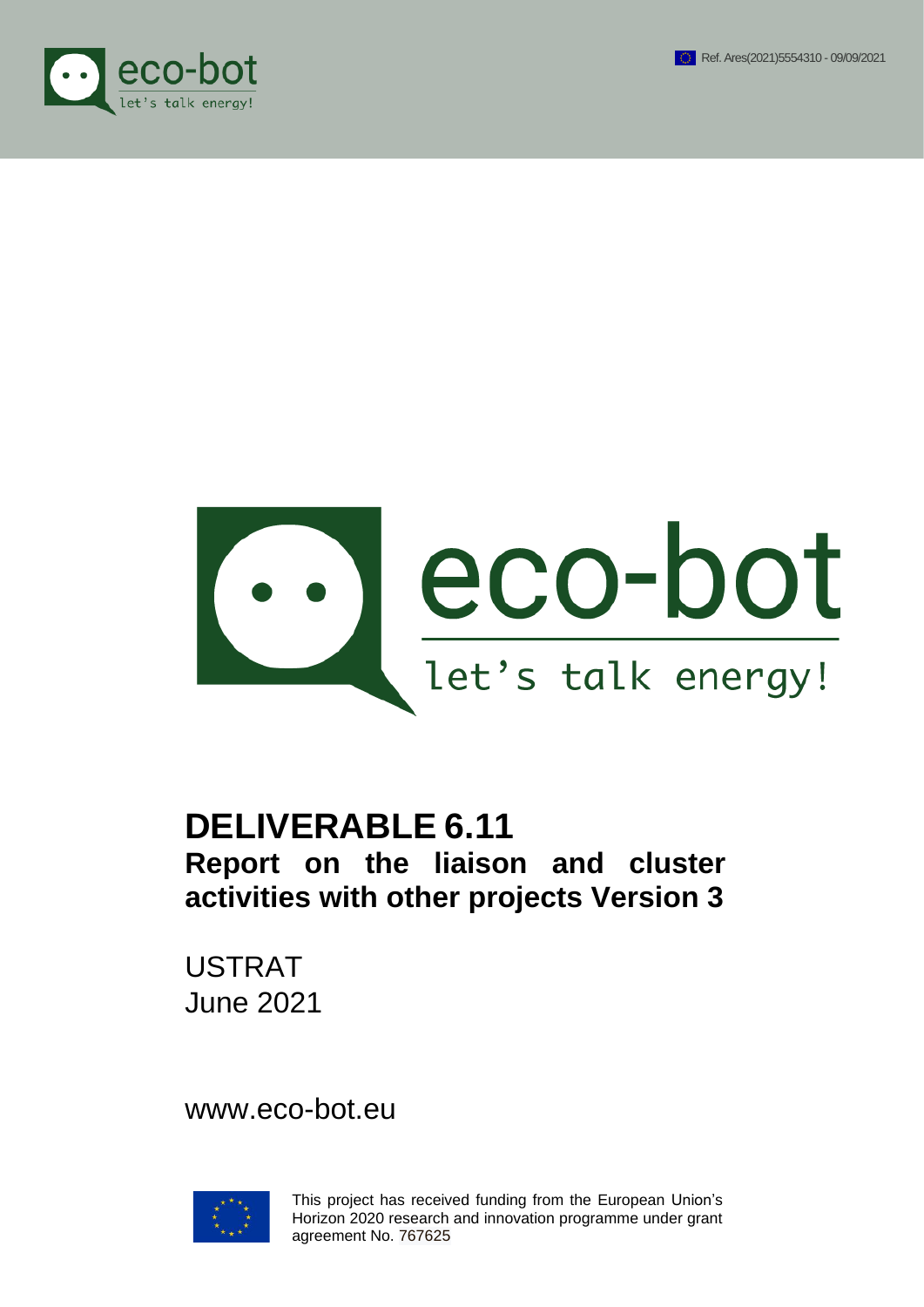

### <span id="page-1-0"></span>**D6.11: Report on the liaison and cluster activities with other projects Version 3**

#### <span id="page-1-1"></span>**Summary**

This deliverable reports on relevance of activities in which the consortium was engaged in for creating liaisons with relevant projects (national, European and international), industry, nongovernmental and research organisations as well as with identified standardisation bodies from Month 29 to Month 45 of the project. The purpose of pursuing new and existing links is to contribute with regards to new guidelines, best practices, dissemination and exploitation routes. Specifically, the report details the objectives of each liaison activity, as well as the outcomes and follow-up actions of these activities. Liaison activities comprised establishing links nationally, across the EU and internationally, with external stakeholders, other projects, research institutions and standardisation bodies over the aforementioned period covering topics of energy efficiency, consumer behaviour and sustainability. The report details the findings of each and implications for the next steps of the project.

| DELIVERABLE NUMBER                                      | <b>WORK PACKAGE</b>                                    |
|---------------------------------------------------------|--------------------------------------------------------|
| D6.11                                                   | WP <sub>6</sub>                                        |
| <b>LEAD BENEFICIARY</b>                                 | DELIVERABLE AUTHOR(S)                                  |
| <b>USTRAT</b>                                           | Lina Stankovic (USTRAT)<br>Vladimir Stankovic (USTRAT) |
| <b>QUALITY ASSURANCE</b>                                |                                                        |
| Reviewer 1: Ulrich Hussels<br>Reviewer 2: Nikos Ipiotis | <b>RISA</b><br><b>PLEGMA</b>                           |
| PLANNED DELIVERY DATE                                   | <b>ACTUAL DELIVERY DATE</b>                            |
| 30/06/2021                                              | 08/09/2021                                             |
| <b>DISSEMINATION LEVEL</b>                              | $x$ PU = Public                                        |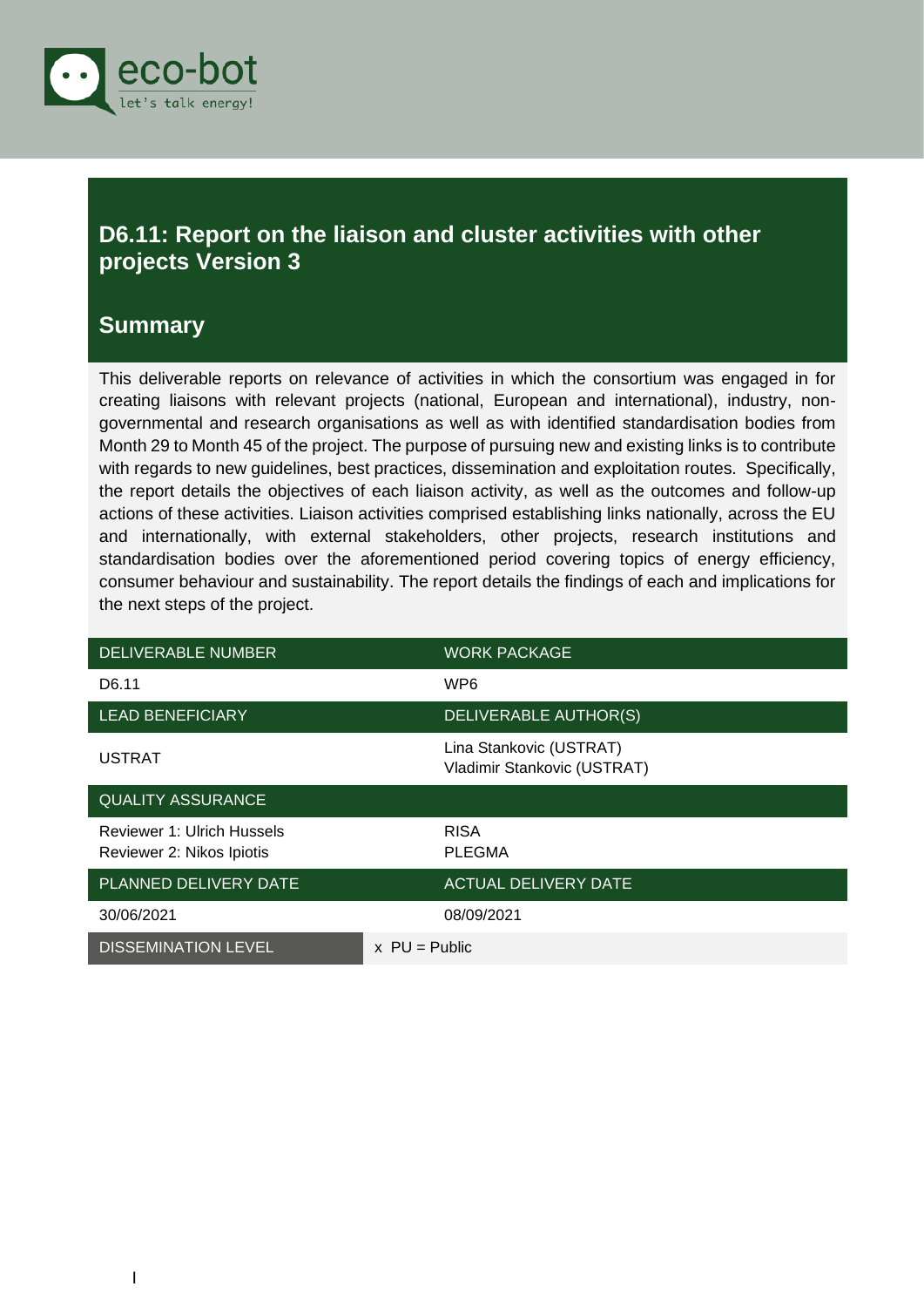

# <span id="page-2-0"></span>Table of contents

| 1.   |  |
|------|--|
| 1.1. |  |
| 2.   |  |
| 2.1. |  |
|      |  |
|      |  |
| 2.4. |  |
| 3.   |  |
| 3.1. |  |
|      |  |
| 3.3. |  |
| 3.4. |  |
| 4.   |  |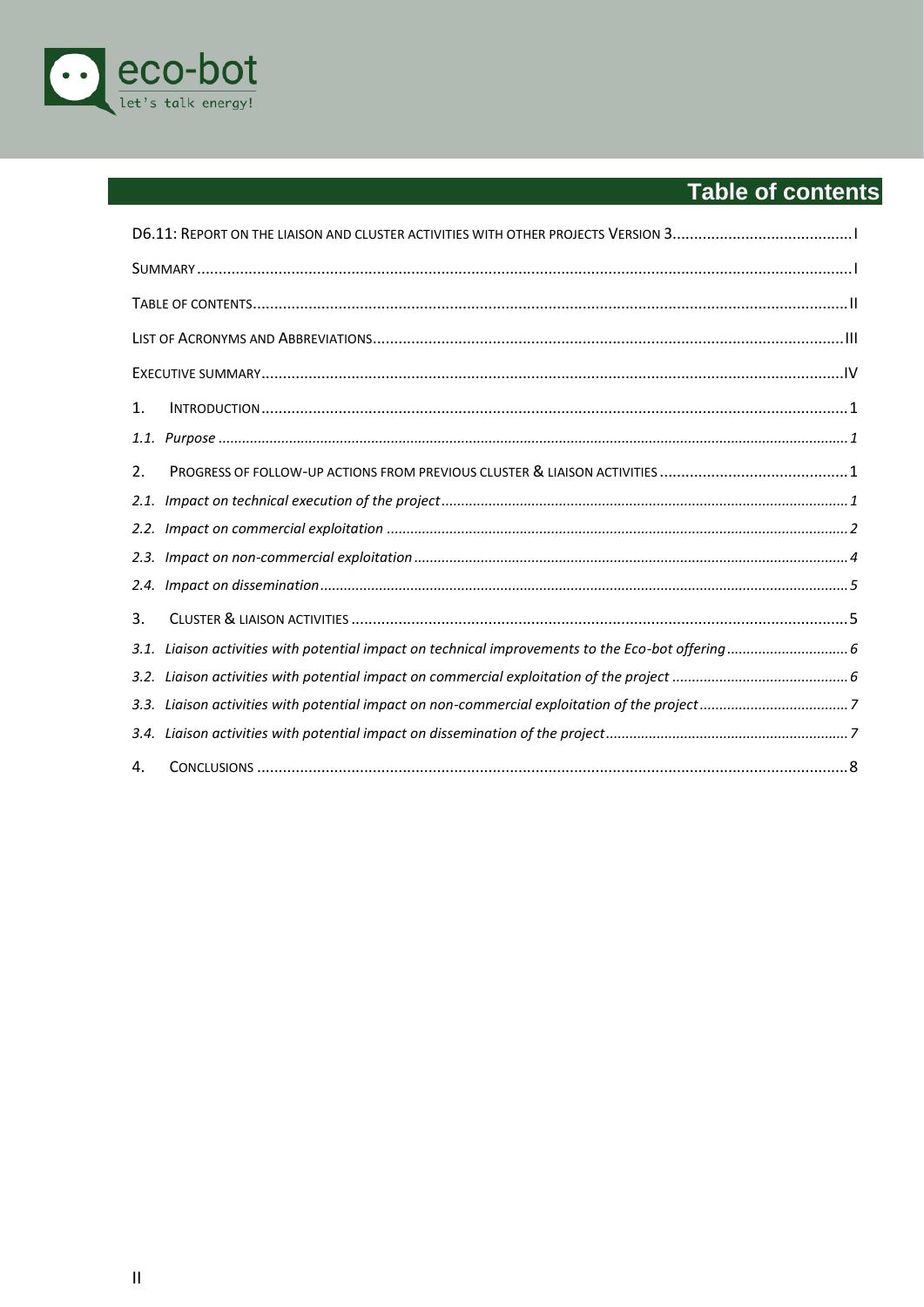

## **List of Acronyms and Abbreviations**

#### <span id="page-3-0"></span>ACM: Association for Computing Machinery

AI: Artificial Intelligence

ASEW: The German Association of Municipal Utilities supporting Sustainable Resource Management

B2B: Business to Business

BEIS: Department for Business, Energy and Industrial Strategy

BPD: Business Plan Development

D: Deliverable

- DoW: Description of Work
- ESCO: Energy Service Company

IEC: International Electrotechnical Commission

IEEE: Institute for Electronics and Electronics Engineers

iESA: interactive Energy Savings Account

ICASSP: International Conference on Acoustics, Speech and Signal Processing

M: Month

MSCA: Marie Sklodowska-Curie Action

NILM: Non-Intrusive Load Monitoring

REA: Research Executive Agency

SEC: SEnerCon

SENS: Smart Energy Savings

SFU: Simon Fraser University

USTRAT: University of Strathclyde

UEKAT: University of Economics Katowice

UVP: Unique Value Proposition

WP: Work Package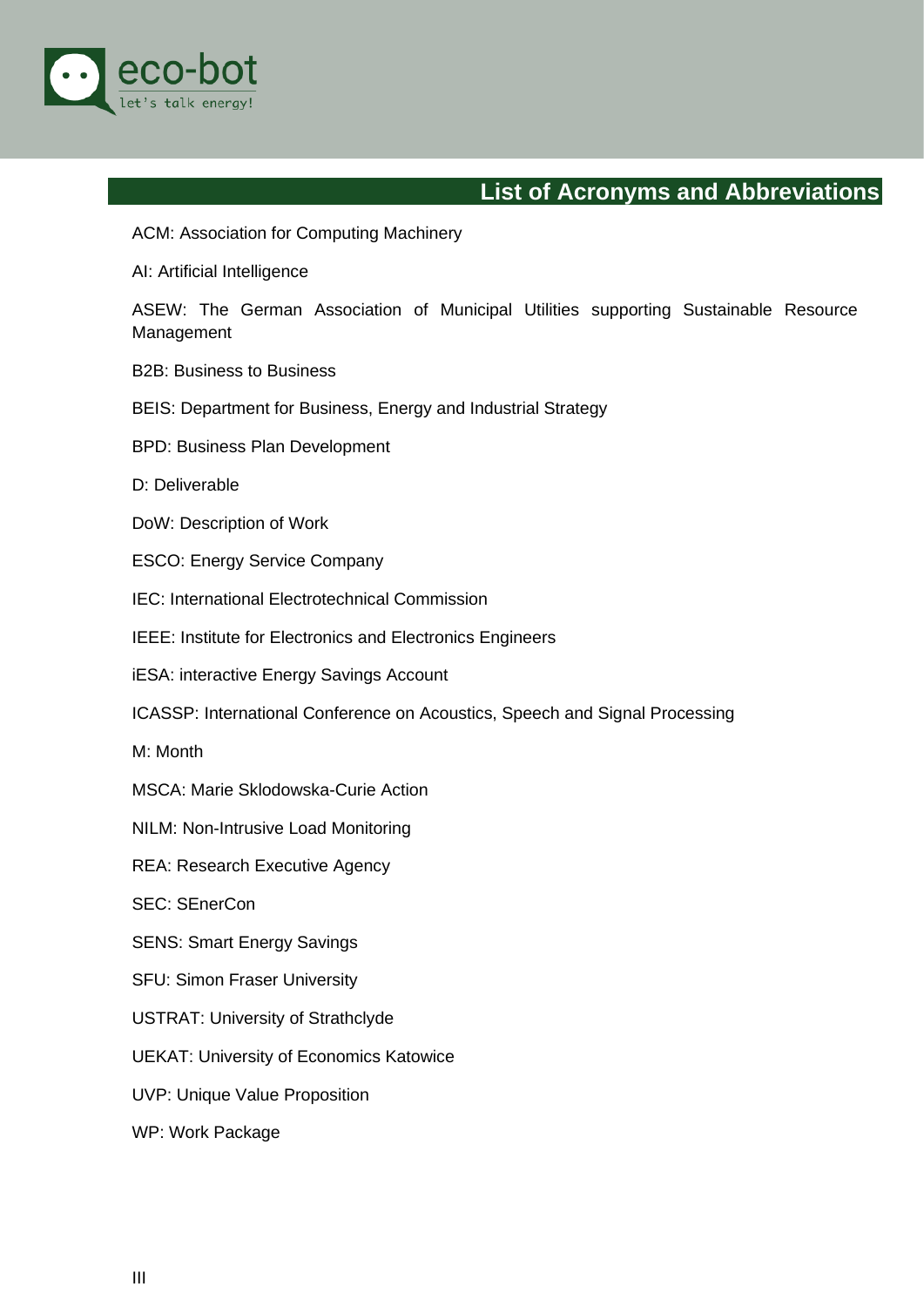

#### <span id="page-4-0"></span>**Executive summary**

The aim of this document is to report on Deliverable 6.11, which is part of WP6 Task 6.5 as per the DoW, for the period Month 29 to the end of the project, that is, February 2020 to June 2021. Specifically, the document will report on the liaison activities to identify and establish cooperation with relevant multi-sectoral stakeholder and impartial groups external to the project. For the reporting period of this deliverable, focus has been placed on making links with external projects and bodies, nationally, within EU, and internationally, for the purposes of shaping the Eco-Bot product offering in light of other energy management systems, its unique value proposition and the exploitation pathways, commercial and non-ommercial and final exploitation roadmap.

The methodology regarding the liaison and clustering activities was for individual consortium members to first identify external stakeholders, relevant projects and bodies that would meet the objective of this task. The next step was to organise or attend workshops/seminars/meetings with these external bodies to assess market potential and make links for post-project exploitation.

This report describes liaisons with external organisations or bodies and projects during this reporting period, lessons learnt, and actions taken to improve the Eco-Bot offering, following the launch of the large-scale pilot with energy end users. This deliverable is complementary to the project's dissemination activities for this period, reported in Deliverable 6.12.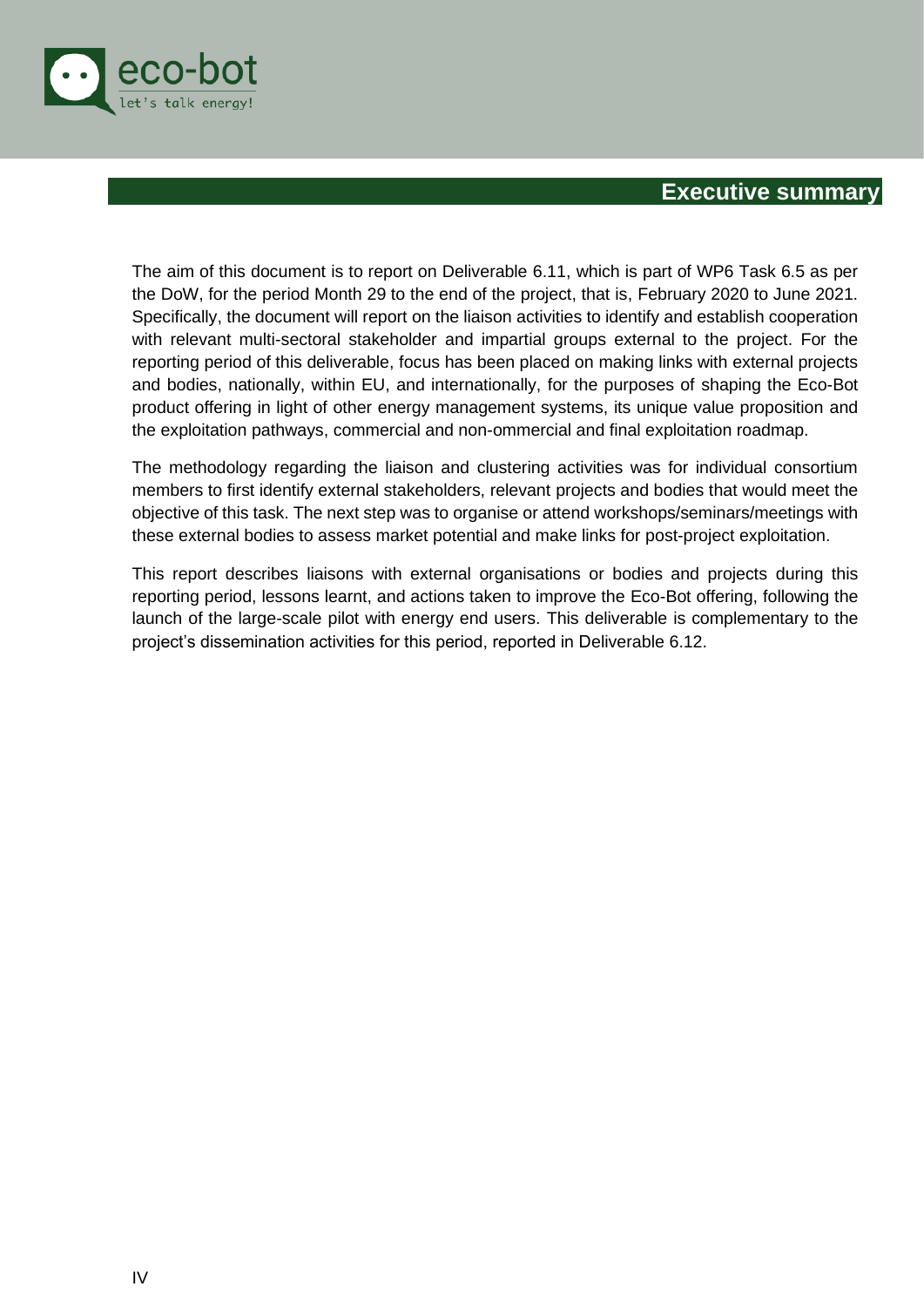

#### **1. Introduction**

#### <span id="page-5-0"></span>**1.1. Purpose**

<span id="page-5-1"></span>The purpose of this document is to report on the various activities undertaken by the project consortium, during M29 to M45 of the project implementation, with the objective of making relevant liaisons with external bodies, such as stakeholders, governmental and nongovernmental organisations, consumer bodies, standardisation bodies, research institutions, and other EU and international projects. The aims of these activities are to exchange knowledge pertaining to energy efficiency measures and how to maximise impact, meeting national, EU and international energy goals, consumer behaviour studies pertaining to energy consumption, existing research, trials and products to enhance consumer-offering and market potential of Eco-Bot.

We report on how the knowledge gained and liaisons made have improved opportunities for technical implementation, exploitation and dissemination throughout this reporting period and after the project completion.

The report is organised as follows. Section 2 summarises progress on follow-up actions from D6.10 on the cluster and liaison activities in the period M13 to M28 of the project. Section 3 describes all liaison and clustering activities in Months 29 to 45, pertinent to technical execution, exploitation and dissemination, focusing on the objectives and the findings for each activity. Section 4 summarises the findings from these activities. The final section concludes the report.

## <span id="page-5-2"></span>**2. Progress of follow-up actions from previous cluster & liaison activities**

Deliverable 6.10 reported on project liaison activities during the period M13 to M28 of the project. In this section, we elaborate on how findings and experiences gained through these activities supported the implementation of the project in the final deliverable reporting period (M29 to M45). We split the findings into those related to technical execution of the project, exploitation and dissemination.

#### **2.1. Impact on technical execution of the project**

<span id="page-5-3"></span>Following cluster and liaison activities with other projects and stakeholders tackling NILM reported in D6.10, there was a follow-up action on USTRAT to rigorously assess Eco-Bot's 1-hour NILM models for the EYPESA pilot with no additional information besides smart meter data, in terms of complexity and reliability. This has been completed and reported in D4.5 for the small-scale validation, as well as D5.5 for the evaluation phase. Findings of low-rate NILM are also reported in a journal paper, published in Applied Energy in June 2020, as reported in D6.12. USTRAT also had a follow-up action, following links made with the NILM team at Simon Fraser University (SFU) in Canada, on exploring other datasets such as the North American SFU AMPds and RAE datasets, and Pecan Street Dataport, following linkages with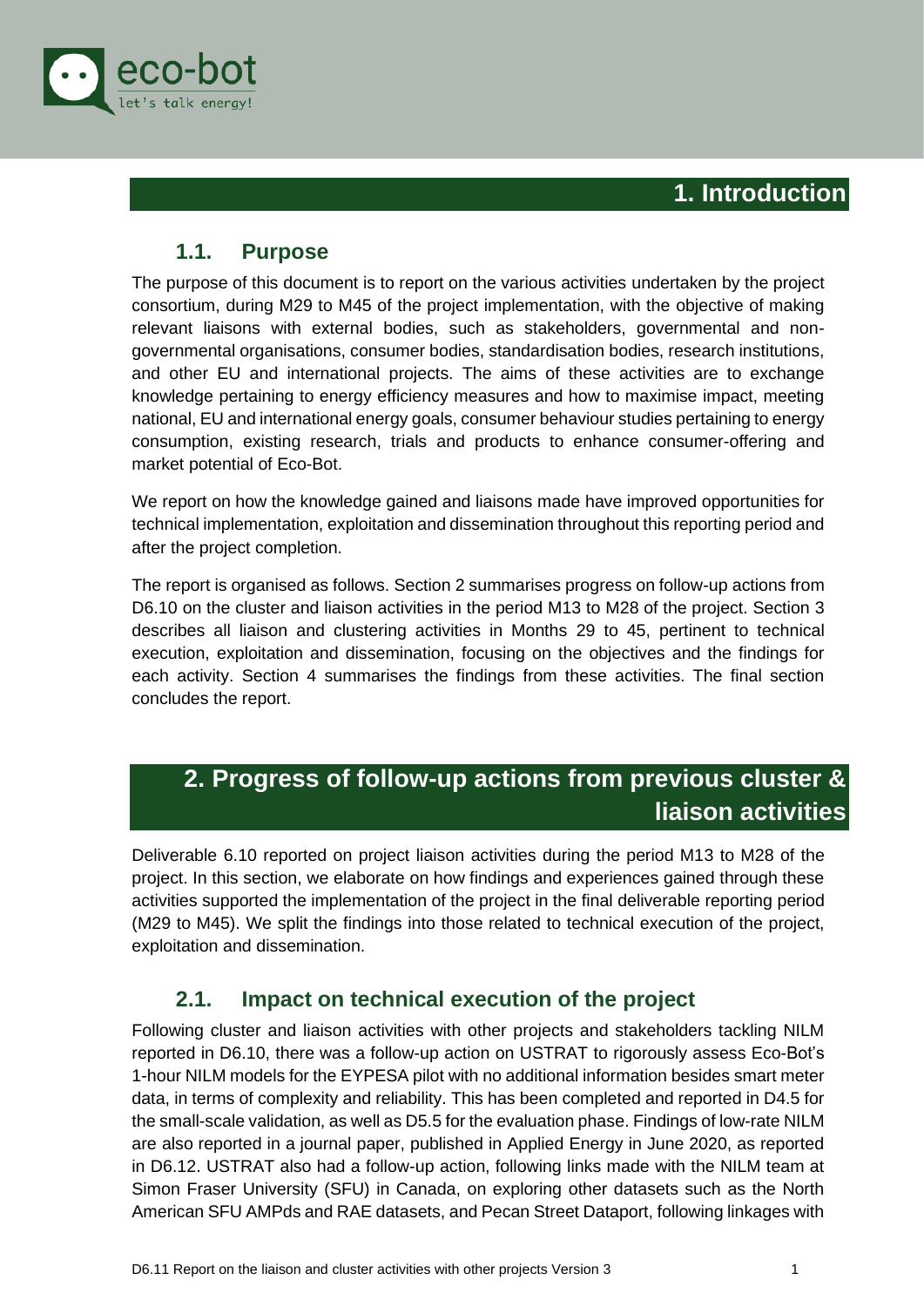

both teams, for creating transfer learning-based models suitable for Eco-Bot. This resulted in USTRAT augmenting the project's NILM capability during the first and second evaluation phases for residential pilots, with an additional heat pump model that is trained on the AMPds and RAE datasets.

Following feedback from the H2020 SocialRES Consortium and participants at the National Top Runner Initiative conference/forum "Product efficiency - more innovations for energyefficient products", organised by the German Ministry of Economic Affairs and Energy, about stakeholders stressing the necessity that the bot is visually attractive and should include images/visuals to keep the user interested/engaged, as well as concern about where the NILM user data should be stored due to privacy concerns, there was a follow-up action on WP4 and WP5 to review the front-end and back-end platform designs in light of the above feedback. To this effect, in the final Eco-Bot package the NILM data is exclusively stored on the pilot servers, where users have given permission for their data to be stored, and nowhere else. Furthermore, the front-end chatbot interface has been improved to take this feedback into account. The details of the improved technical implementation are provided in D4.6.

Following linkages between Discovergy GmbH and SEC on the synergies of German Einsparzahler project and Eco-Bot project, there was a follow-up action on SEC for their participants to use Discovergy smart meters at reduced cost (the installation will be free of charge), with smart meters installed at participants' homes by electricians which are partners of Discovergy's network and Discovergy being responsible for the first level user support in case of smart meter problems and taking the role of the metering point operator forwarding user data to the billing company (utility) if the user agrees. An already existing API between Discovergy smart metering service and SEC's interactive Energy Savings Account (iESA) has been improved in order to transfer energy data of 10s intervals. On the other hand, the collaboration with Discovergy and especially user mailings to Discovergy's customer base and Eco-Bot posts in Discovergy's user forum has improved SEC's ability to recruit participants with smart meters and their engagement with the bot.

#### **2.2. Impact on commercial exploitation**

<span id="page-6-0"></span>In D6.10 following on from liaison activities with participants at the National Top Runner Initiative conference/forum "Product efficiency - more innovations for energy-efficient products" organised by the German Ministry of Economic Affairs and Energy, the following opportunities for the Eco-Bot offering were identified: detection of energy consumption of individual appliances, supplement to personal advice and added transparency on magnitude of energy consumption. There was a follow-up action on WP7 to review these in light of the Eco-Bot package offering. This was taken under consideration when drafting the Eco-Bot package Unique Value Proposition (UVP), which is reported in D7.3

After the exploitation workshop under Task 7.1, adelphi was tasked to evaluate if additional exploitation support from the EC is necessary and apply for the booster program to complete the final business plans and models. This was indeed deemed to be valuable for WP7 hence adelphi submitted an application for the Horizon Results Booster programme in May 2020 and received a positive response in June 2020. The Business Plan Development (BPD) service officially started at the end of 2020 whereas bilateral discussions between adelphi and the exploitation expert already took place in September/October. The Booster support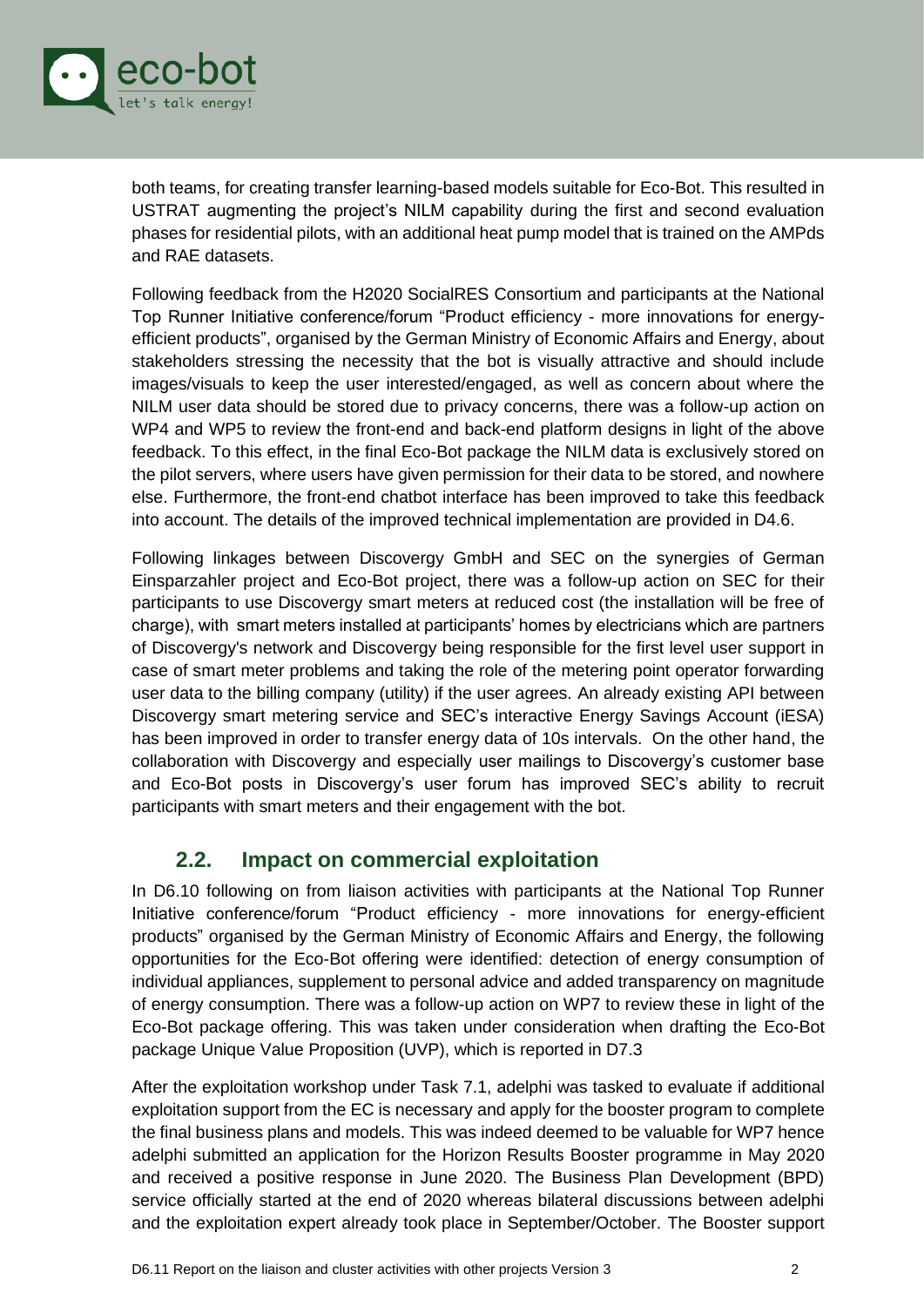

helped to finetune and evolve with the exploitation strategy hence increasing the chances for successful commercial exploitation of KER 1 (Eco-Bot).

Following interest by some of the SocialRES stakeholders (e.g., Lake Constance Foundation, Power Parity Cooperatives, I-Ener and Abundance) during last period's liaison activities led by adelphi, for the Eco-Bot as a whole, but particularly for NILM, there was a follow-up action on the consortium to determine a suitable mechanism to share Eco-Bot's learnings or key exploitable results with the project and determine the best approach to enable stakeholders to get in touch with various responsible parties for exploitable results of Eco-Bot. adelphi has approached these energy cooperatives to share key learnings of the pilot evaluation and discussed pricing of the Eco-Bot package. The consortium in general has formally been communicating key exploitable results to Twitter followers (Eco-Bot project and beneficiaries') and newsletters to key stakeholders with pointers to contacting the consortium via the project website, and email forwarded by the website administrator to the responsible beneficiary to address the queries.

Following linkages between Discovergy and SEC on the synergies of German Einsparzahler project and Eco-Bot project, it was suggested that Discovergy send an e-mail to their already existing Einsparzähler customer base (around 100) to promote the Eco-Bot project and ask for participation. In return, Discovergy and SEC will be in frequent exchange on results of both projects, especially on NILM evaluations and on the use of the chatbot technology and personalized user advice which is not yet part of Discovergy's services and could be interesting in future. This resulted in a mailing to Discovergy's power test users (150 users) and posting a call for participation to Eco-Bot in Discovergy's user forum and were thus able recruit around 10 participants out and rousing the interest of new Discovergy customers in the Eco-Bot package. Details of a potential business relationship between Eco-Bot joint venture/SEC with Discovergy are provided in D7.3. In D7.4, an Eco-Bot offer for Discovergy is detailed due to their interest in our Eco-Bot product.

In D6.10, during the annual DEXMA Days event, DEXMA was successful in gathering feedback from its partners to get a better understanding of the business needs of Energy Service Companies (ESCOs). The follow-up action was to explore more ways to tune the Eco-Bot offering for purposes of exploitation and opportunities for dissemination. This was implemented through contacting key stakeholders, including building managers, to shape Eco-Bot's UVP and pricing for B2B users.

In D6.10, EYPESA consulted with the electricity retailer Mercator (a retailer in the same company group as EYPESA) to identify impact of legal limitations on the project's large-scale pilot by EYPESA and explore possibilities for further exploitation of Eco-Bot with Mercator's insights and experience with client needs. This has resulted in Mercator supporting EYPESA defining the eco-bot use cases and the narrative content. Finally, during the whole piloting phase Mercator helped preparing all the recruitment and engagement communication contents towards their common clients.

In D6.10, UEKAT made links with participants of the 3x20 Cluster Association, an entity focused on the promotion, implementation and dissemination of the EU's energy policy objectives in Poland, including representatives of the Smart EPC company looking for solutions that use a virtual network, electricity and cold storage to make the most effective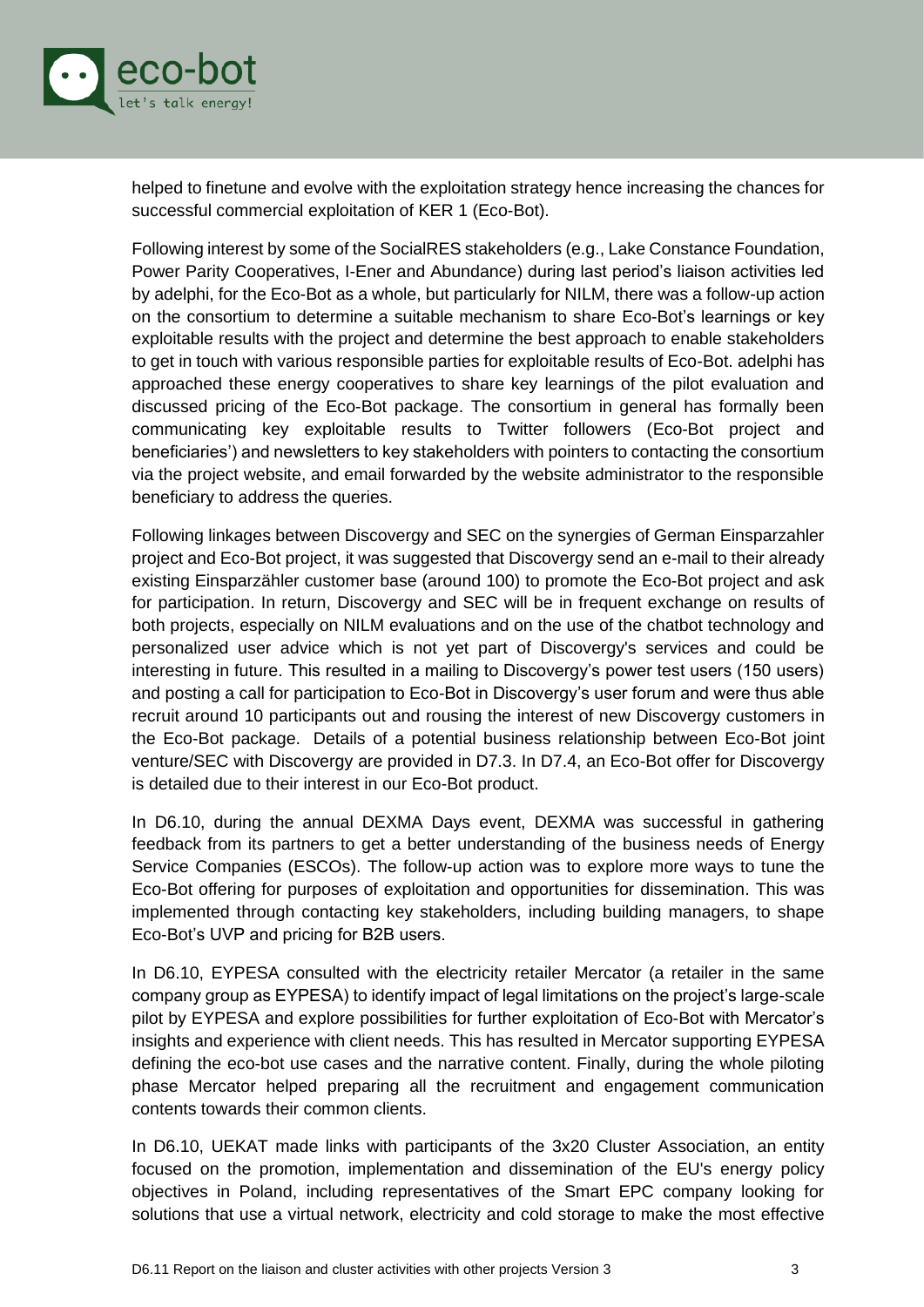

use of energy mainly from local production in renewable sources. UEKAT's follow-up action was to maintain contact with stakeholders for potential exploitation of Eco-Bot.

Of relevance to Eco-Bot are standardisation activities pertaining to smart metering protocols, communications and security, as well as emerging smart grid big data analytics. Following liaison activities reported in D6.10 in this respect, there was a follow-up action on USTRAT to keep abreast of developments on how the protocols for smart metering influence national roll-outs and in turn the sampling rate of the data available to the residential sector, the tradeoffs between high and low sampling rates with respect to data security and privacy, storage and communications bandwidth. In this reporting period through linkages with standardisation bodies such as the IEEE and utilities in UK and Europe, it was identified that low sampling rates of the order of 15-60 minutes are still the most widespread across the majority of Europe, with some smart meters releasing data at about 10 -60 second resolution for trading off privacy and utility. The impact on exploitation is that it makes the Eco-Bot NILM offering still very relevant for large-scale adoption.

Following USTRAT's linkages with the UK government Department for Business, Energy and Industrial Strategy (BEIS) to explore the additional benefits of smart metering besides energy feedback through the Smart Energy Savings (SENS) programme of BEIS aiming to encourage long-term energy savings through innovative products and services (beyond a smart meter and In-Home Display) as part of UK's Clean Growth Strategy, there was an action on USTRAT to keep up with SENS findings, and feed back towards Eco-Bot final exploitation deliverable in WP7. Findings of the [SENS government project](https://www.gov.uk/government/publications/smart-energy-savings-sens-competition/the-smart-energy-savings-sens-innovation-competition-text-of-infographic-explainer) indicate that products that drive behaviour change include gamification, nudges, near real-time social comparison, showing households how they use energy, personalising the style and tone of advice and feedback, targeted periods of change (for example when bills are higher than usual), advanced feedback and diagnostics, advice which focuses on easy-to-change or longer-term behaviours, integrating energy use data with other technology in the home (for example heating controls), matching advice to householders' motives and circumstances so they are more likely to act and tailoring advice to the customer or home. Most of the features that have been indicated are present in the Eco-Bot offering, therefore making it timely and following the trends in the innovation market.

In D6.10, USTRAT made links with utilities worldwide that were interested in the value of NILM for improving their customer service and experience with a view towards exploitation. These are: Scottish Power Retail in UK, OSS Norge which is a subsidiary of Glitre Energi in Norway, Rainforest Automation in Vancouver, Canada, which carries out work for BC Hydro and other utilities in the USA. USTRAT currently has signed NILM evaluation licences with all these three companies, with a view to exploit NILM results.

#### **2.3. Impact on non-commercial exploitation**

<span id="page-8-0"></span>Following liaison activities by USTRAT during the MSCA AI Cluster event in Brussels organised by the REA to find out more about the EC's future strategy regarding AI and Energy in Europe, there was a follow-up action on USTRAT to explore the possibility of exploiting Eco-Bot's findings for future EU projects in the AI landscape. This has indeed proved beneficial with some of the beneficiaries in the consortium jointly submitting proposals to the commission and some being awarded, for example: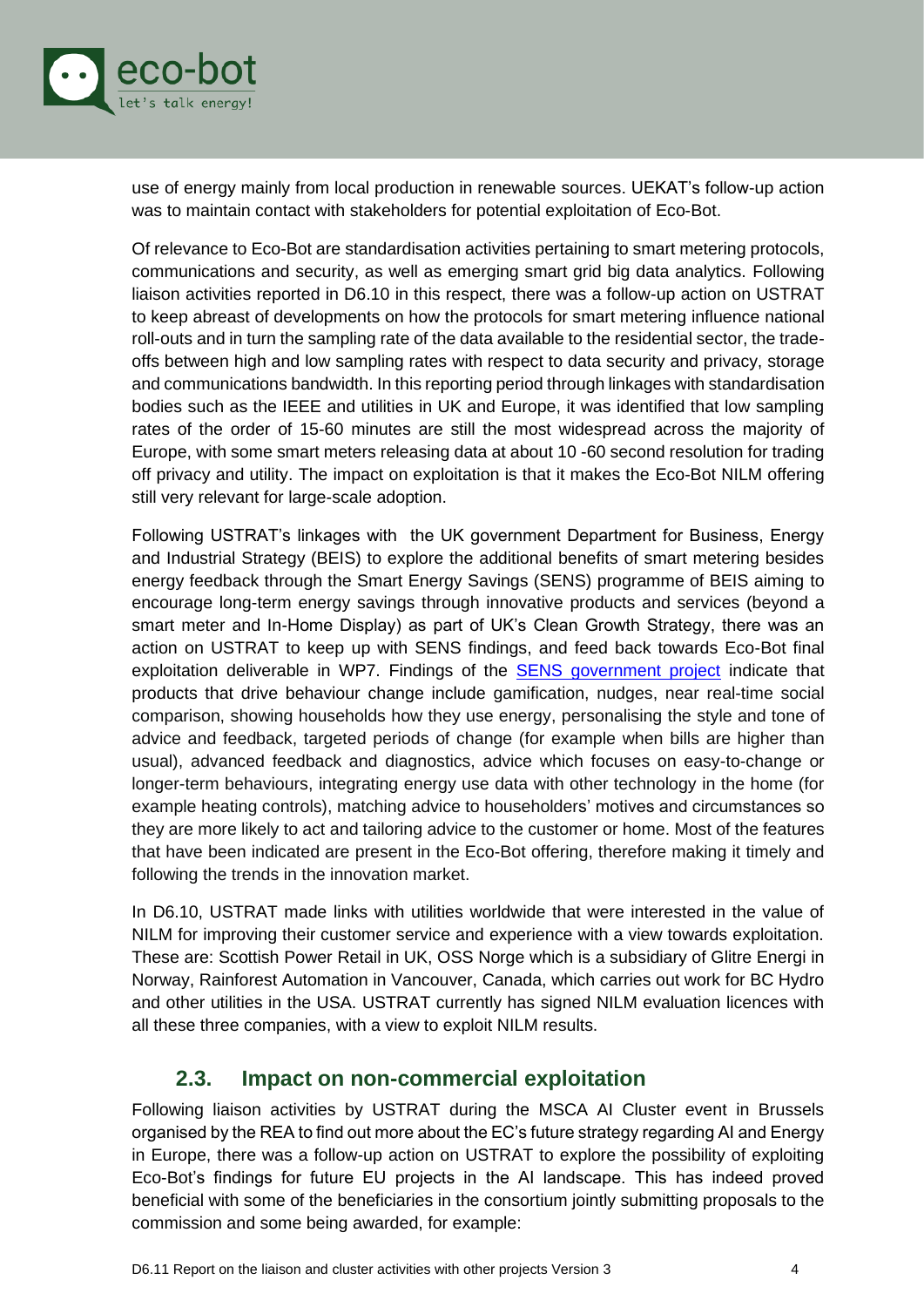

- CHIST-ERA 2019 call on XAI (Explainable AI), which included USTRAT and UEKAT. Whilst not awarded, this proposal has positioned us for future CHIST-ERA calls and making new collaborations for further non-academic exploitation.
- H2020-LC-SC3-EE-2019 Energy call: two proposals were submitted, SMARTSITES and ENERGISIVE, involving USTRAT, RISA and PLEGMA. Whilst not successful, new collaborations were made paving the way for future calls.
- H2020 MSCA ITN: USTRAT and PLEGMA are involved in this GECKO project on Explainable AI for Smart Homes and Sustainability. The project started in Jan 2021.

In D6.10, USTRAT made links with members of the research team at Amazon, Informetis Europe and Verv at ICASSP'19 to exchange knowledge on the value of energy feedback and NILM within smart home technologies with a view towards maintaining contact with these stakeholders for potential exploitation of Eco-Bot. Amazon has agreed to be part of the advisory committee of the MSCA ITN GECKO project, following interest in the results of Ecobot. USTRAT jointly organised the International NILM 2021 workshop with Verv contacts, who have now moved on to Austin Consultants and LiftUp Leaders.

#### **2.4. Impact on dissemination**

<span id="page-9-0"></span>In D6.10, following liaisons made with Net2Grid at the NILM workshop in Greece in 2018 and 2019, technical partners of the consortium considered the NILM workshop as a relevant dissemination venue. This has resulted in USTRAT being part of the organising committee of NILM 2020 workshop and two papers pertinent to the NILM findings of the project presented at the workshop and published in the relevant conference proceedings, as detailed in D6.12.

In D6.10, UEKAT made links with the Polish Association of Environmental and Resource Economists [\(http://psesizn.pl/en\)](http://psesizn.pl/en) in order to explore opportunities to participate in scientific conferences organised by the Association and to disseminate the Eco-Bot project.

In D6.10, adelphi made links with the GIZ Project Coordinator on Energy Efficiency in Public Buildings in Turkey, keeping them updated about the project results. Building on these initial efforts, during exploitation activities in WP7, a larger crowd made out of consumer organisations/utilities/utility associations were identified to receive information material about Eco-Bot that they could then spread among their peers.

#### **3. Cluster & liaison activities**

<span id="page-9-1"></span>This section summarises the various liaison and cluster activities carried out for the period M29 to M45 of the project by various beneficiaries in the consortium. This is organised by anticipated impact on technical improvements to the Eco-bot offering, exploitation potential and dissemination potential in the following subsections.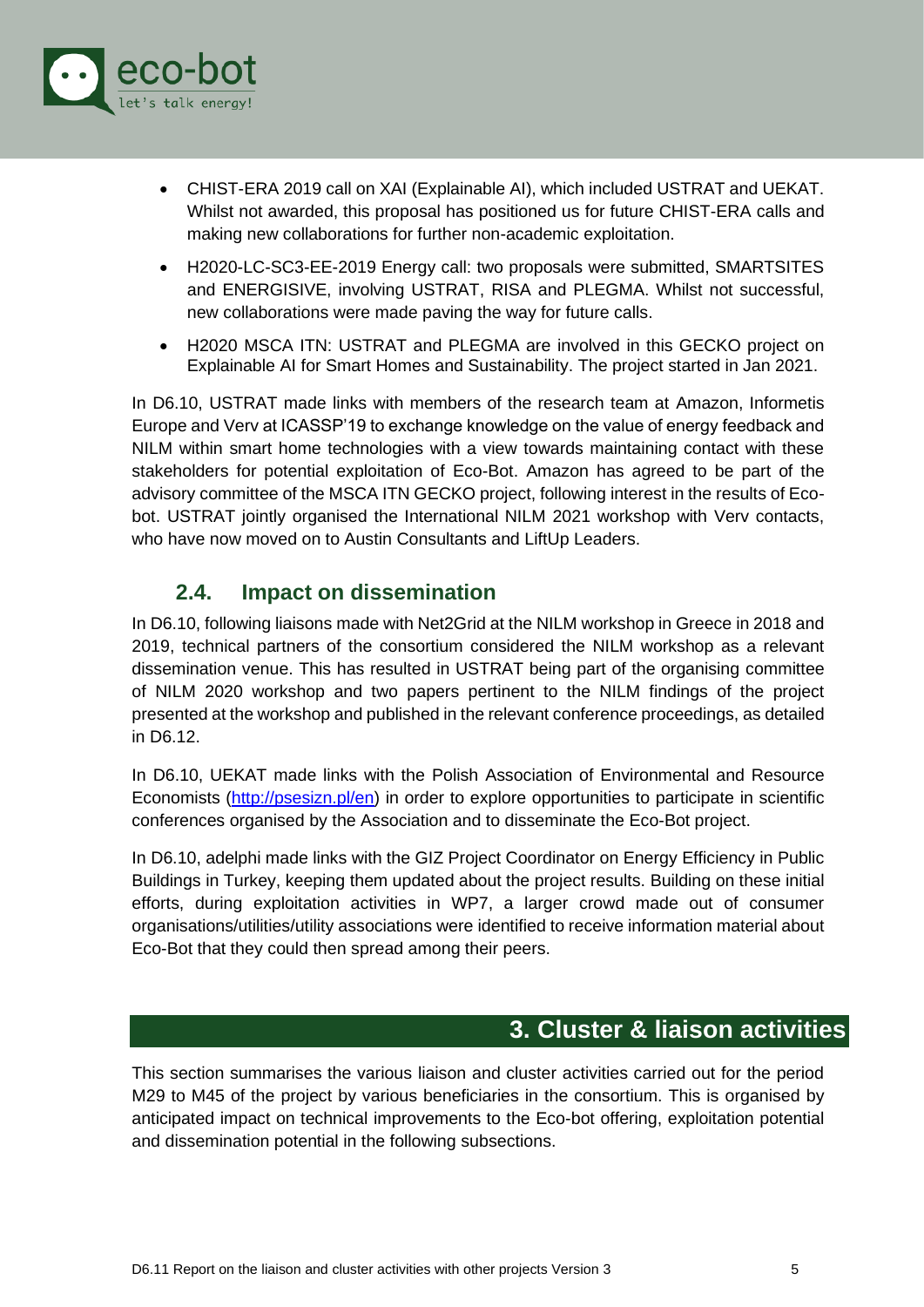

#### <span id="page-10-0"></span>**3.1. Liaison activities with potential impact on technical improvements to the Eco-bot offering**

Liaisons were made as part of WP7 to evaluate some functionalities of the Eco-Bot platform. These liaisons included the Facility managers from DEXMA's customer base and ASEW webinar on chatbots for German utilities and Greek utilities in 2021. These helped draft the post-project technical roadmap for Eco-Bot until December 2023. Details of the technical roadmap are presented in D7.3. The technical improvements revolve around improving scalability of the backend, allowing direct and secure integration of smart meters from other vendors into the backend, integration with mobile devices, translation of the bot to additional languages, preparing a user manual for IT vendors, widening the NILM offering and scalability for more appliances and geographical regions and reducing requirement of user input for the behavioural model.

Furthermore, we had extensive discussions with the Digital Transformation Officer of Cognity SA on potential integration of Eco-Bot solutions with other existing platforms of their portfolio.

There were also fruitful discussions with the innovation team of ARIS Group on business collaboration and potential roll out possibilities of the Eco-Bot system or subsystems.

#### <span id="page-10-1"></span>**3.2. Liaison activities with potential impact on commercial exploitation of the project**

The following liaison activities with potential stakeholders were made to support exploitation of the project, in particular the unique value proposition of Eco-Bot and pricing models.

- In October 2020 April 2021, there was an Eco-Bot Webinar and a number of bilateral exchanges with the Support Service provider to Energy consultants & companies that want to introduce energy management systems (DenBag), interested in including Eco-Bot within their database for energy consultants as service offer for their clients.
- In late 2020, SEC, adelphi, RISA and ERRA held several workshops with Discovergy, the Consumer Association of North-Rhine Westphalia and ASEW (association of German utilities) helped widen the potential customer base of Eco-Bot post-project.
- Facility managers from DEXMA's customer base, via interviews and email feedback in 2021, also helped shape the UVP for the B2B model.
- In April 2021 RISA, ERRA and PLEGMA held four workshops with Greek electricity producers and resellers (Protergia, Elpedison, WATT+VOLT, HERON).
- In April 2021 PLEGMA and RISA held a workshop to present Eco-Bot to the directors of technology of two international consulting companies, namely PWS and Deloitte.
- In May 2021 RISA and ERRA held a workshop to present Eco-Bot to one of the largest international Real Estate Companies (BARNES International Realty) and discussed collaboration opportunities over sustainable development, and a series of follow-up discussions have been held since then.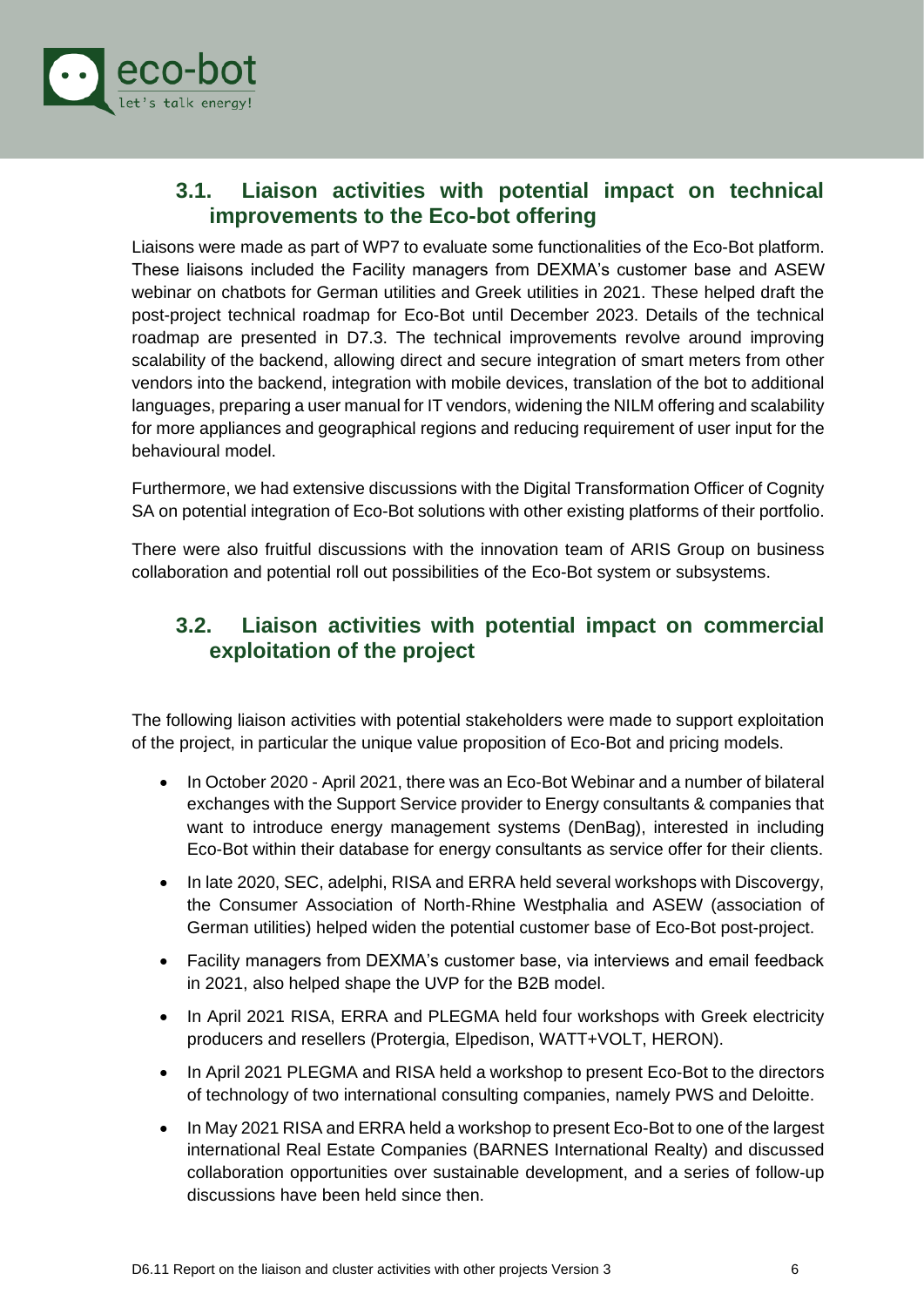

• In June 2021 RISA and ERRA organised a webinar with a group of Facility Managers working at Piraeus Bank of Greece.

#### <span id="page-11-0"></span>**3.3. Liaison activities with potential impact on noncommercial exploitation of the project**

Liaisons described in Section 2.1 will be reinforced to facilitate revised submissions of energy related proposals to the EU programme.

ERRA and RISA have participated in the proposal phase for the H2020 projects RESTRUCT, ASSESS, AUTOMAINT, RESRAIL that concern critical infrastructure protection and participates in the funded H2020 project YADES, where ERRA will follow up on the development of its platform. At a national level, under the Operational Programme Competitiveness, Entrepreneurship and Innovation (B Cycle), ERRA submitted proposals for the projects BSAF, OrThOP3Dics, RateOpt, ΕΥΠΟΛΙΣ, ΙΑΣΩ (progressing the chat bot to health monitoring), ΙΚΑΡΟΣ (funded), and ΠΟΛΥΜΝΙΑ.

Contacts with organisations like ASEW raised interest in adelphi which has led to a collaboration between ASEW and adelphi in two other projects (one national and one European). Exploitation knowledge has already been applied in the H2020 SocialRES project in which adelphi is also involved and in a national project call of the BMWi "Energiewende und Gesellschaft", for which adelphi was invited to submit full proposals for two project ideas.

A liaison was made with academic colleagues from universities in Malta in 2021, resulting in a joint proposal involving USTRAT, RISA and PLEGMA with University of Malta being submitted in June 2021 to the Energy and Water Agency Research and Innovation Call in the Fields of Energy and Water managed by the Government of Malta, building upon some of the findings pertaining to the technical execution of Eco-Bot.

RISA is currently participating in a new EU funded project called HEART (HEAlthier Cities through Blue-Green Regenerative Technologies: the HEART Approach), exploiting its knowhow and expertise on chatbots obtained in the context of Eco-Bot.

#### <span id="page-11-1"></span>**3.4. Liaison activities with potential impact on dissemination of the project**

Following liaisons with Simon Fraser University, USTRAT was invited to co-organise the EU NILM workshop organised as part of the large ACM BuildSys conference in 2021, resulting in a joint virtual event with larger audience of 337 attendees for wider dissemination of NILMrelated findings from Eco-Bot.

The following liaisons, carried out primarily via online workshop formats due to travel restrictions imposed by the ongoing pandemic, helped identify the target users for whom newsletters and promotional videos would be disseminated to and helped shape the content of the newsletters and videos. Dissemination material is discussed in more detail in D6.12.